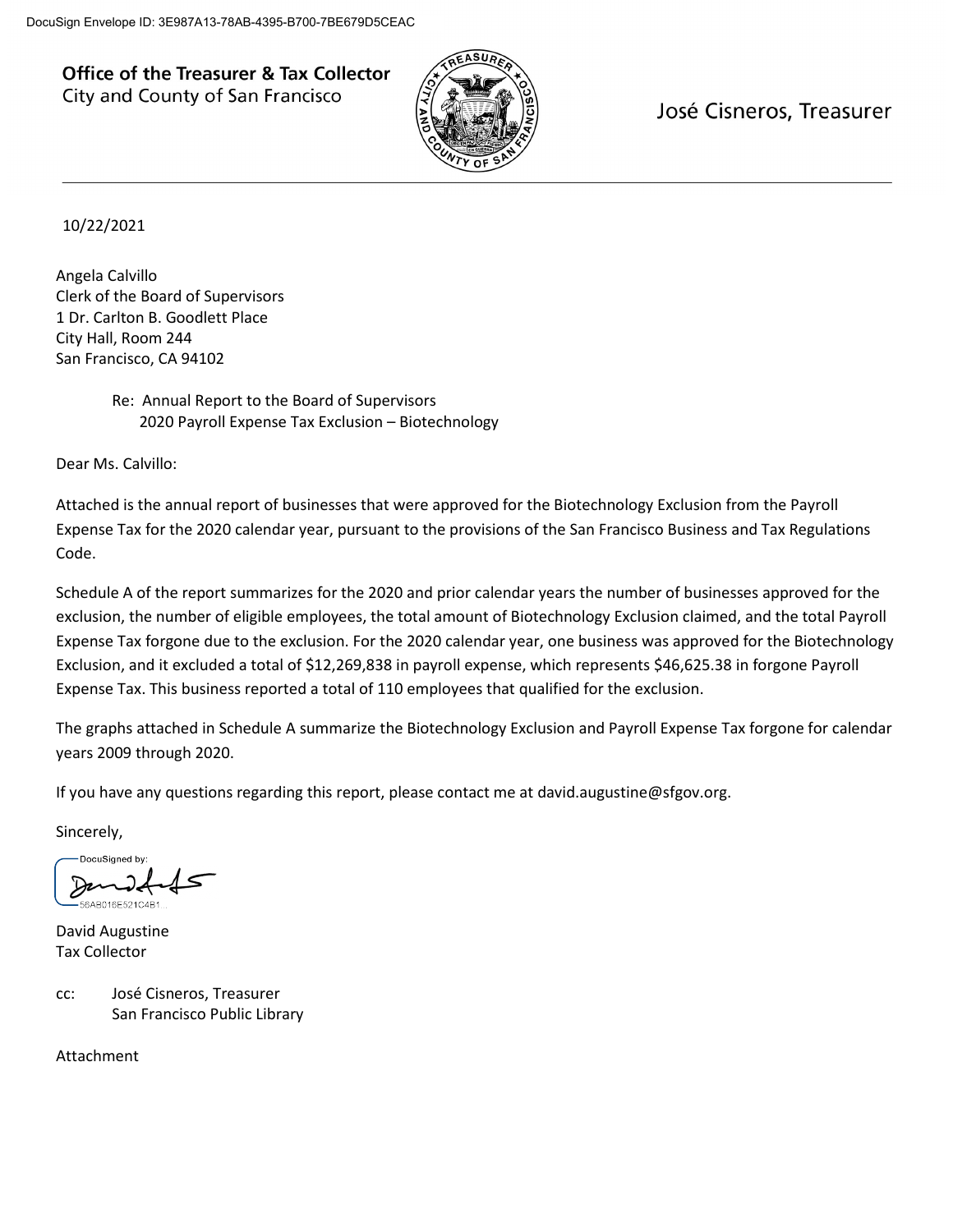| <b>SURGATE A</b>    |                   |                           |                          |                              |  |  |  |  |
|---------------------|-------------------|---------------------------|--------------------------|------------------------------|--|--|--|--|
|                     |                   |                           |                          | <b>Payroll Expense Tax</b>   |  |  |  |  |
|                     | Number of         |                           | <b>Biotechnology</b>     | <b>Forgone Due to</b>        |  |  |  |  |
|                     | <b>Businesses</b> | <b>Number of Eligible</b> | <b>Payroll Expense</b>   | <b>Biotechnology Payroll</b> |  |  |  |  |
| Year                | Approved          | <b>Employees</b>          | <b>Exclusion Claimed</b> | <b>Expense Exclusion</b>     |  |  |  |  |
| 2009                | 11                | 565                       | \$<br>59,790,369         | Ś<br>893,482                 |  |  |  |  |
| 2010                | 25                | 795                       | \$<br>75,538,043         | \$<br>1,133,071              |  |  |  |  |
| 2011                | 28                | 706                       | \$<br>100,429,983        | \$<br>1,506,450              |  |  |  |  |
| 2012                | 26                | 855                       | \$<br>108,424,931        | \$<br>1,626,374              |  |  |  |  |
| 2013                | 20                | 702                       | \$<br>106,379,195        | \$<br>1,595,688              |  |  |  |  |
| 2014                | 11                | 739                       | \$<br>158,134,071        | \$<br>2,134,810              |  |  |  |  |
| 2015                | 12                | 943                       | \$<br>225,364,162        | Ś<br>2,618,732               |  |  |  |  |
| 2016                | 10                | 866                       | \$<br>141,260,392        | \$<br>1,171,049              |  |  |  |  |
| 2017                | 7                 | 596                       | \$<br>221,077,012        | \$<br>1,571,858              |  |  |  |  |
| 2018                | 9                 | 684                       | \$<br>322,721,836        | \$<br>1,226,343              |  |  |  |  |
| 2019                | 3                 | 108                       | \$<br>19,010,144         | \$<br>72,239                 |  |  |  |  |
| 2020                | 1                 | 110                       | \$<br>12,269,838         | \$<br>46,625                 |  |  |  |  |
| 2019 to 2020 Change | (2)               | 2                         | \$<br>(6,740,306)        | -\$<br>(25,614)              |  |  |  |  |

### **TAX COLLECTOR'S ANNUAL REPORT BIOTECHNOLOGY PAYROLL EXPENSE TAX EXCLUSION CALENDAR YEARS 2009 THROUGH 2020**



**Schedule A**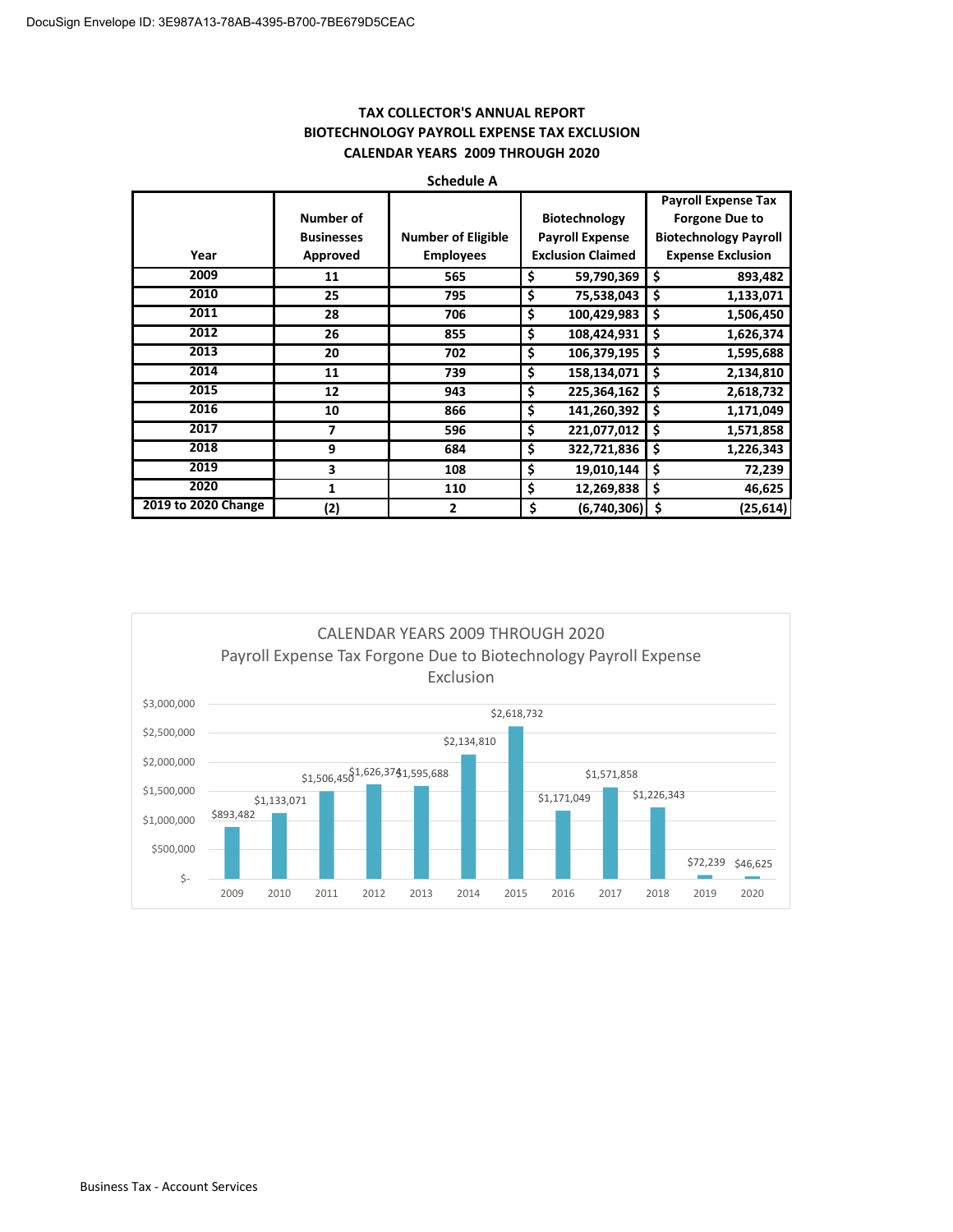**Office of the Treasurer & Tax Collector** City and County of San Francisco



José Cisneros, Treasurer

## 10/22/2021

Angela Calvillo Clerk of the Board of Supervisors 1 Dr. Carlton B. Goodlett Place City Hall, Room 244 San Francisco, CA 94102

> Re: Annual Report to the Board of Supervisors 2020 Payroll Expense Tax Exclusion – Clean Technology

Dear Ms. Calvillo:

Attached is the annual report of businesses that were approved for the Clean Technology Exclusion from the Payroll Expense Tax for the 2020 calendar year, pursuant to the provisions of the San Francisco Business and Tax Regulations Code.

Schedule A of the report summarizes for the 2020 and prior calendar years the number of businesses approved for the exclusion, the number of eligible employees, the total amount of Clean Technology Exclusion claimed, and the total Payroll Expense Tax forgone due to the exclusion. For the 2020 calendar year, thirteen (13) businesses were approved for the Clean Technology Exclusion, and they excluded a total of \$38,009,436 in payroll expense, which represents \$144,436 in forgone Payroll Expense Tax. These businesses reported a total of 332 employees that qualified for the exclusion.

The graphs attached in Schedule A summarize the Clean Technology Exclusion and Payroll Expense Tax forgone for calendar years 2009 through 2020.

If you have any questions regarding this report, please contact me at david.augustine@sfgov.org.

Sincerely,<br>
Sincerely,

Demodel<br>Dawid Augustine

Tax Collector

cc: José Cisneros, Treasurer San Francisco Public Library

Attachment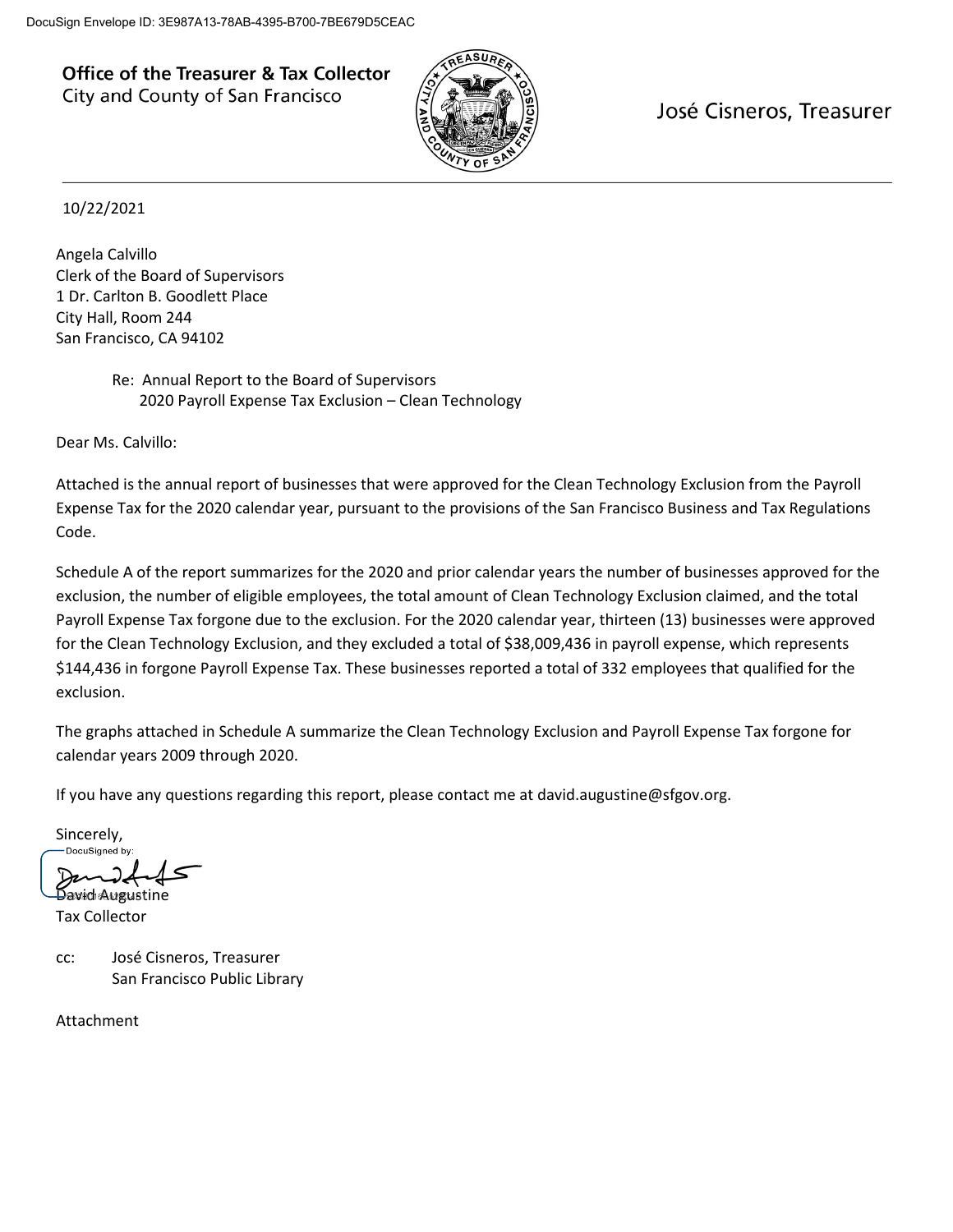#### **TAX COLLECTOR'S ANNUAL REPORT CLEAN TECHNOLOGY PAYROLL EXPENSE TAX EXCLUSION CALENDAR YEARS 2009 THROUGH 2020 Schedule A**

|                     |                                            | JUIIGUUIG A                                   |                                                                               |                                                                                                                    |
|---------------------|--------------------------------------------|-----------------------------------------------|-------------------------------------------------------------------------------|--------------------------------------------------------------------------------------------------------------------|
| Year                | Number of<br><b>Businesses</b><br>Approved | <b>Number of Eligible</b><br><b>Employees</b> | <b>Clean Technology</b><br><b>Payroll Expense</b><br><b>Exclusion Claimed</b> | <b>Payroll Expense Tax</b><br><b>Forgone Due to Clean</b><br><b>Technology Payroll</b><br><b>Expense Exclusion</b> |
| 2009                | 12                                         | 288                                           | \$<br>25,396,189                                                              | \$<br>379,930                                                                                                      |
| 2010                | 20                                         | 525                                           | \$<br>63,049,995                                                              | \$<br>945,750                                                                                                      |
| 2011                | 22                                         | 629                                           | \$<br>57,563,545                                                              | \$<br>863,453                                                                                                      |
| 2012                | 22                                         | 720                                           | \$<br>76,680,630                                                              | \$<br>1,150,209                                                                                                    |
| 2013                | 18                                         | 494                                           | \$<br>51,024,053                                                              | \$<br>765,361                                                                                                      |
| 2014                | 12                                         | 295                                           | \$<br>27,167,766                                                              | \$<br>366,765                                                                                                      |
| 2015                | 11                                         | 234                                           | \$<br>29,314,050                                                              | \$<br>340,629                                                                                                      |
| 2016                | 13                                         | 218                                           | \$<br>28,097,569                                                              | \$<br>232,929                                                                                                      |
| 2017                | 17                                         | 343                                           | \$<br>39,583,555                                                              | \$<br>281,439                                                                                                      |
| 2018                | 22                                         | 469                                           | \$<br>54,289,773                                                              | \$<br>206,301                                                                                                      |
| 2019                | 20                                         | 576                                           | \$<br>63,906,185                                                              | \$<br>242,844                                                                                                      |
| 2020                | 13                                         | 332                                           | \$<br>38,009,436                                                              | \$<br>144,436                                                                                                      |
| 2019 to 2020 Change | $-7$                                       | $-244$                                        | \$<br>$(25,896,749)$ \$                                                       | (98, 408)                                                                                                          |

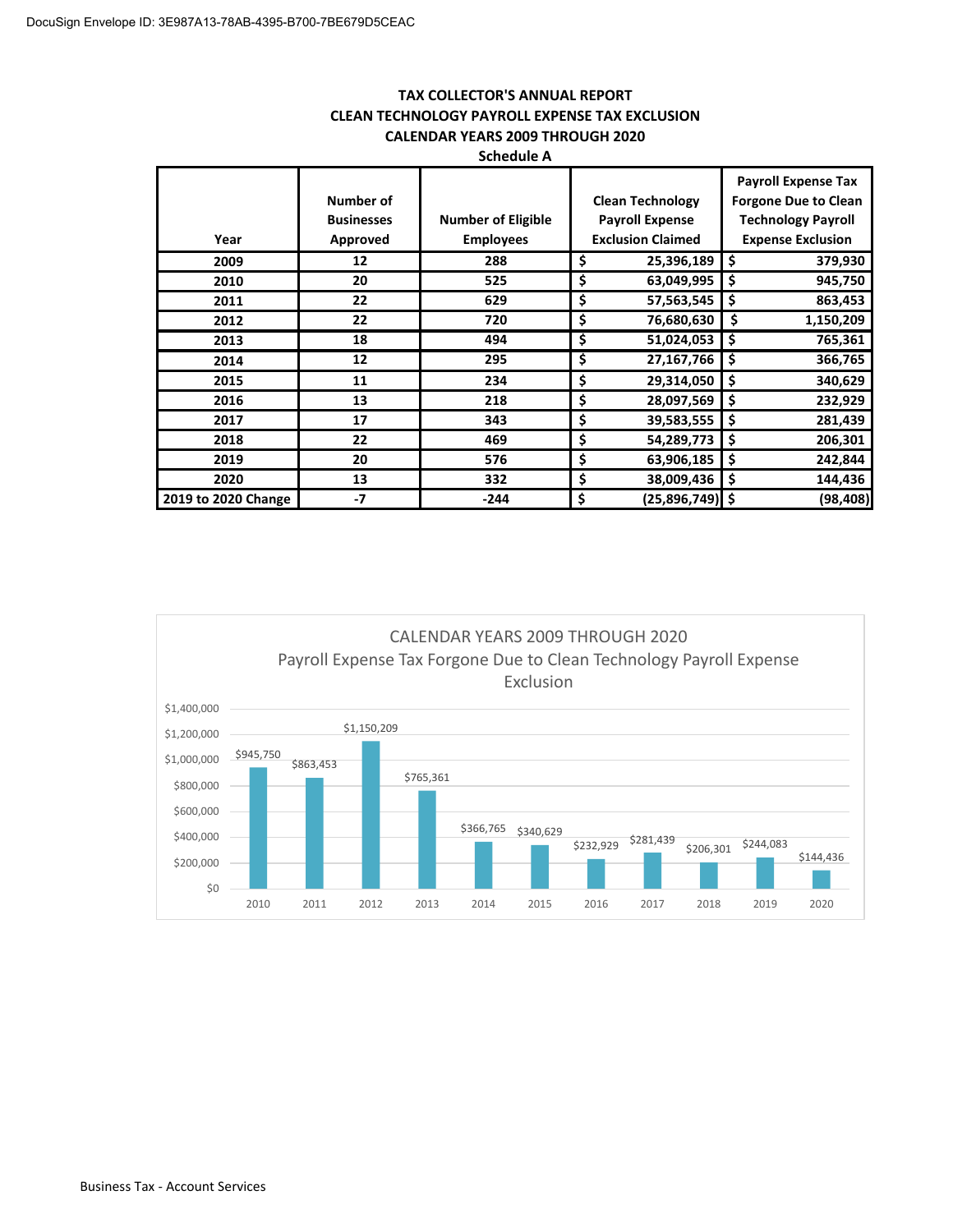**Office of the Treasurer & Tax Collector** City and County of San Francisco



José Cisneros, Treasurer

10/22/2021

Angela Calvillo Clerk of the Board of Supervisors 1 Dr. Carlton B. Goodlett Place City Hall, Room 244 San Francisco, CA 94102

# Re: Annual Report to the Board of Supervisors 2020 Payroll Expense Tax Credit – Enterprise Zone

Dear Ms. Calvillo:

Attached is the annual report of businesses that were approved for the Enterprise Zone Tax Credit for the Payroll Expense Tax for the 2020 calendar year, pursuant to the provisions of the San Francisco Business and Tax Regulations Code.

Schedule A of the report summarizes for the 2020 and prior calendar years the number of businesses approved for the credit, the number of eligible employees, the total amount of the Enterprise Zone Tax Credit claimed, and the total Payroll Expense Tax forgone due to the credit. For the 2020 calendar year, ten (10) businesses were approved for the Enterprise Zone Tax Credit, and they claimed a total of \$5,983 in Enterprise Zone Payroll Expense Tax Credit, which represents \$5,983 in forgone Payroll Expense Tax. These businesses reported 17 employees who qualified for this tax credit.

The graphs attached in Schedule A summarize the Enterprise Zone Tax Credits and Payroll Expense Tax forgone for calendar years 2012 through 2020.

If you have any questions regarding this report, please contact me at david.augustine@sfgov.org.

Sincerely,

DocuSigned by

David Augustine Tax Collector

cc: José Cisneros, Treasurer San Francisco Public Library

Attachment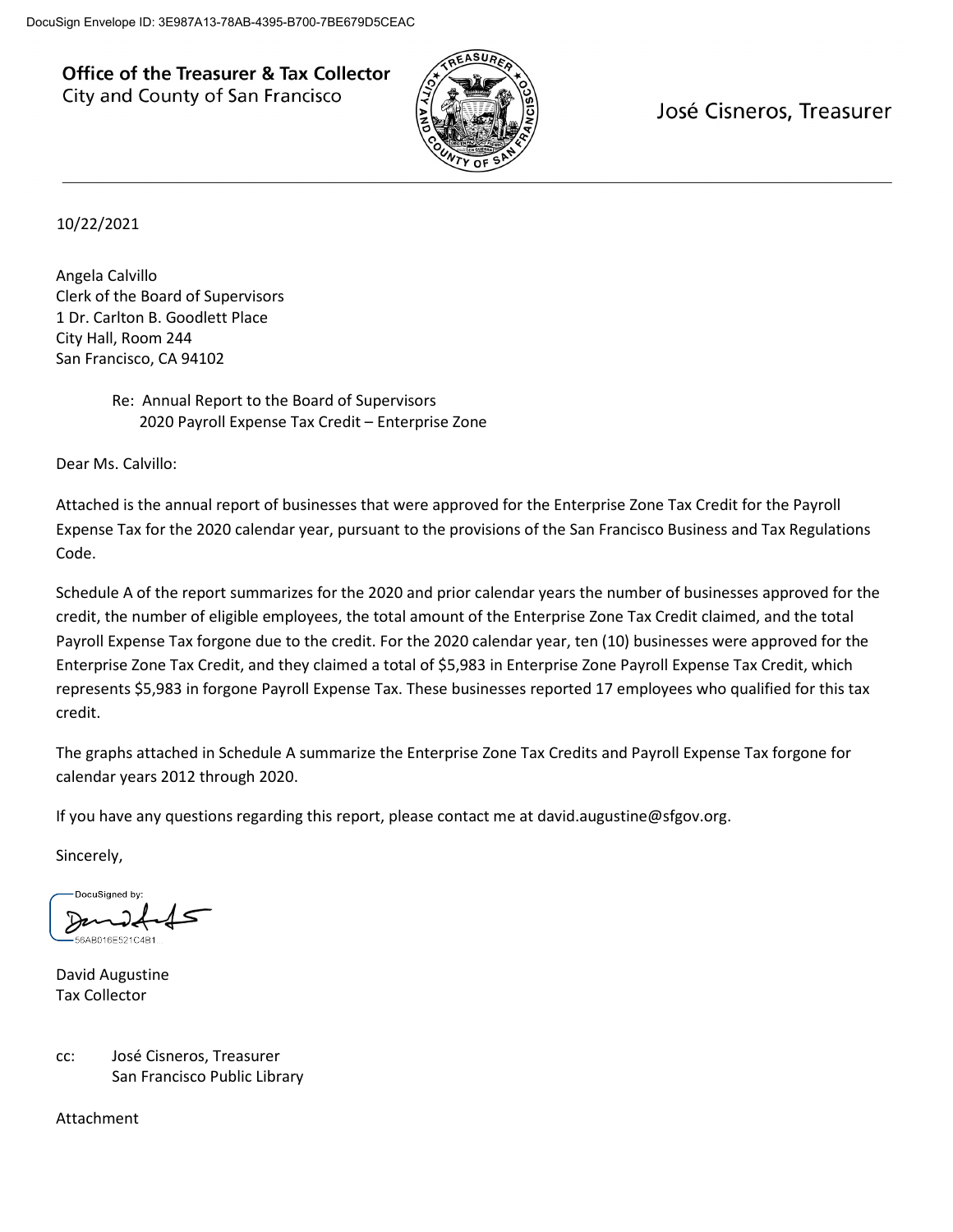## **TAX COLLECTOR'S ANNUAL REPORT ENTERPRISE ZONE PAYROLL EXPENSE TAX CREDIT CALENDAR YEARS 2012 THROUGH 2020**

| <b>Schedule A</b>   |                                            |                                           |                                                                               |                                                                                                                    |  |  |  |
|---------------------|--------------------------------------------|-------------------------------------------|-------------------------------------------------------------------------------|--------------------------------------------------------------------------------------------------------------------|--|--|--|
| Year                | Number of<br><b>Businesses</b><br>Approved | Number of<br>Eligible<br><b>Employees</b> | <b>Enterprise Zone</b><br><b>Payroll Expense Tax</b><br><b>Credit Claimed</b> | <b>Payroll Expense Tax</b><br><b>Forgone Due to</b><br><b>Enterprise Zone Payroll</b><br><b>Expense Tax Credit</b> |  |  |  |
| 2012                | 162                                        | 891                                       | \$<br>681,531                                                                 | \$<br>650,786                                                                                                      |  |  |  |
| 2013                | 176                                        | 1,147                                     | \$<br>835,821                                                                 | \$<br>780,686                                                                                                      |  |  |  |
| 2014                | 206                                        | 1,366                                     | \$<br>949,877                                                                 | \$<br>945,012                                                                                                      |  |  |  |
| 2015                | 171                                        | 887                                       | \$<br>578,830                                                                 | \$<br>521,141                                                                                                      |  |  |  |
| 2016                | 145                                        | 595                                       | \$<br>339,229                                                                 | \$<br>303,989                                                                                                      |  |  |  |
| 2017                | 91                                         | 356                                       | \$<br>242,163                                                                 | \$<br>214,963                                                                                                      |  |  |  |
| 2018                | 46                                         | 174                                       | \$<br>146,638                                                                 | \$<br>146,293                                                                                                      |  |  |  |
| 2019                | 29                                         | 76                                        | \$<br>52,151                                                                  | \$<br>52,151                                                                                                       |  |  |  |
| 2020                | 10                                         | 17                                        | \$<br>5,983                                                                   | \$<br>5,983                                                                                                        |  |  |  |
| 2019 to 2020 Change | (19)                                       | (59)                                      | \$<br>$(46, 168)$ \$                                                          | (46, 168)                                                                                                          |  |  |  |